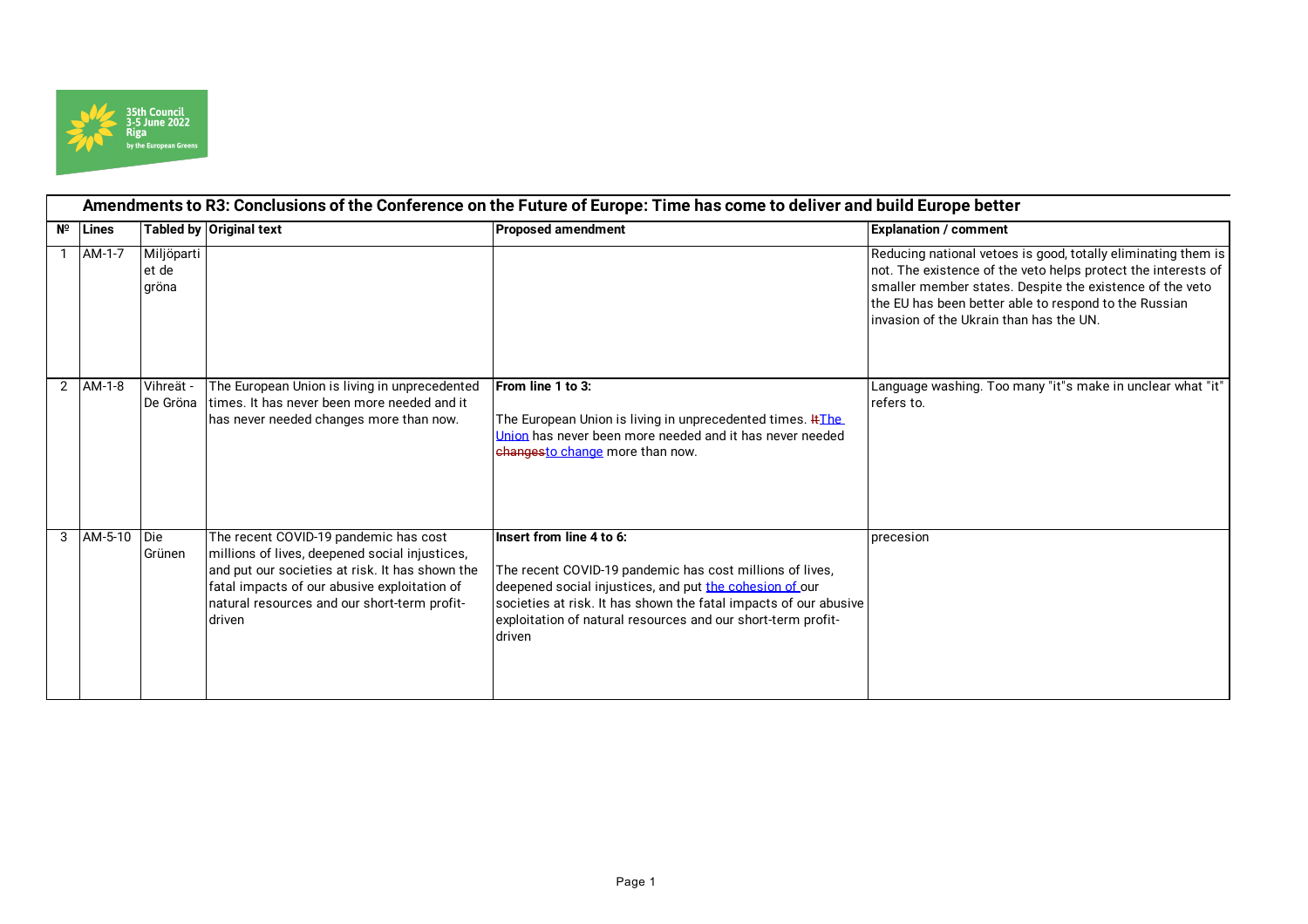| Nº | Lines     |                       | Tabled by Original text                                                                                                                                                                                                                                     | <b>Proposed amendment</b>                                                                                                                                                                                                                                                                           | <b>Explanation / comment</b>             |
|----|-----------|-----------------------|-------------------------------------------------------------------------------------------------------------------------------------------------------------------------------------------------------------------------------------------------------------|-----------------------------------------------------------------------------------------------------------------------------------------------------------------------------------------------------------------------------------------------------------------------------------------------------|------------------------------------------|
| 4  | AM-6-1    | Die<br>Grünen         | injustices, and put our societies at risk. It has<br>shown the fatal impacts of our abusive<br>exploitation of natural resources and our short-<br>term profit-driven model. It has shown even<br>more clearly the unsustainability of our trade<br>models  | Insert from line 5 to 7:<br>injustices, and put our societies at risk. It has shown the fatal<br>impacts of our abusive exploitation of natural resources and<br>our short-term profit-driven economic model. It has shown<br>even more clearly the unsustainability of our trade models            | precision                                |
|    | 5 AM-7-1  | Vihreät -<br>De Gröna | abusive exploitation of natural resources and<br>our short-term profit-driven model. It has shown<br>even more clearly the unsustainability of our<br>trade models and of the underfinancing of<br>public services. It has shown how vital<br>European      | From line 6 to 8:<br>abusive exploitation of natural resources and our short-term<br>profit-driven model. #The pandemic has shown even more<br>clearly the unsustainability of our trade models and of the<br>underfinancing of public services. It has shown how vital<br>European                 | Text flows better and less "it"s.        |
|    | 6 AM-8-10 | Vihreät -<br>De Gröna | model. It has shown even more clearly the<br>unsustainability of our trade models and of the<br>underfinancing of public services. It has shown<br>how vital European coordination and solidarity<br>are, and how there will be no just recovery<br>without | From line 7 to 9:<br>model. It has shown even more clearly the unsustainability of<br>our trade models and of the underfinancing of public services.<br>It has These past vears have shown how vital European<br>coordination and solidarity are, and how there will be no just<br>recovery without | Just suggesting to remove an "it" again. |
|    | 7 AM-9-9  | EGP<br>e              | and of the underfinancing of public services. It<br>Committe has shown how vital European coordination and<br>solidarity are, and how there will be no just<br>recovery without them.                                                                       | Insert from line 8 to 10:<br>and of the underfinancing of public services. It has shown how<br>vital European coordination and solidarity are, and how there<br>will be no just and feminist recovery without them.                                                                                 |                                          |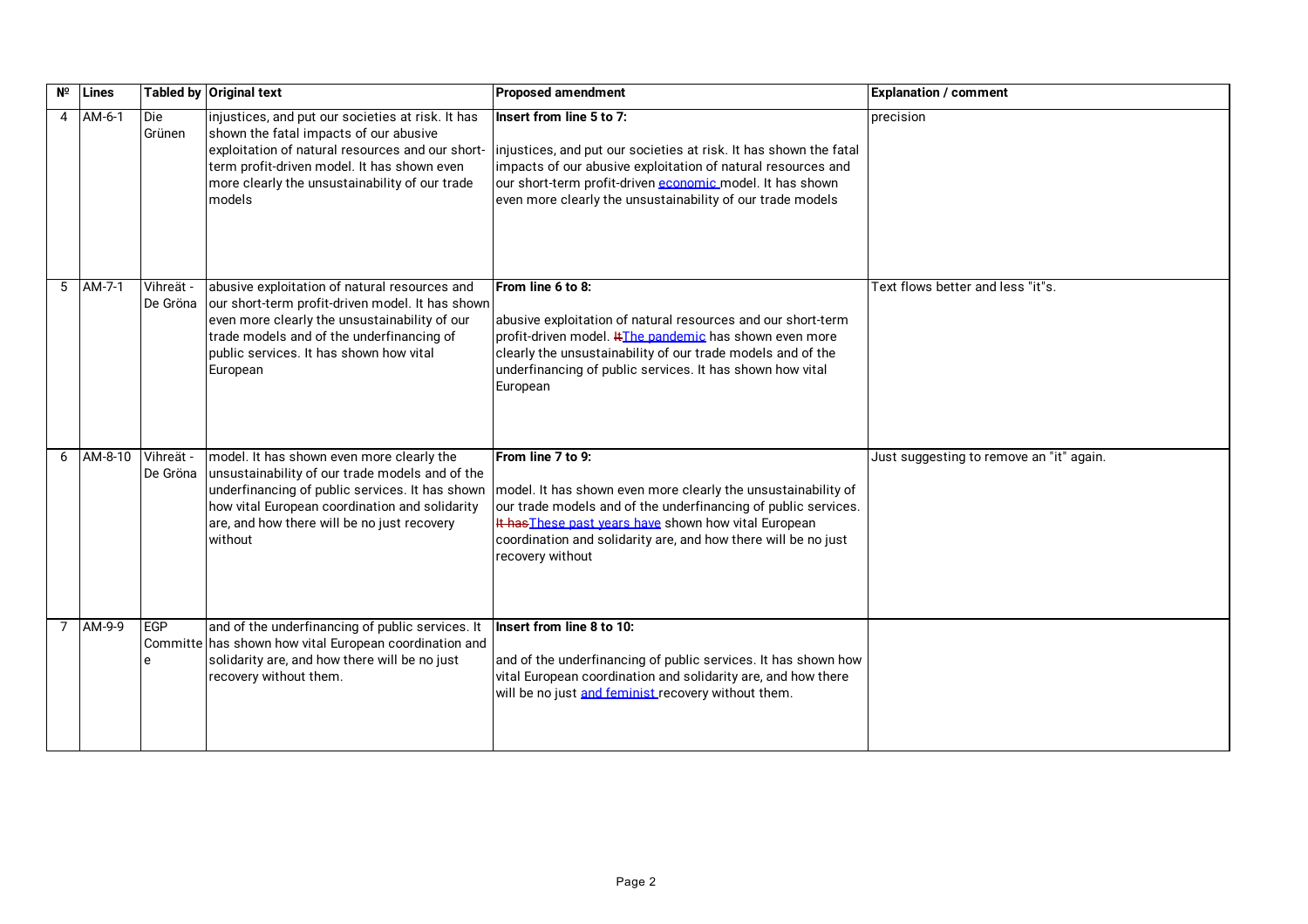| Nº | Lines             |                      | Tabled by Original text                                                                                                                                                                                                                                                                                                                          | <b>Proposed amendment</b>                                                                                                                                                                                                                                                                                                                                                                                                                                                   | <b>Explanation / comment</b>                                                                                                                                                                                                                                                                                                                                                                                                                                                                                                   |
|----|-------------------|----------------------|--------------------------------------------------------------------------------------------------------------------------------------------------------------------------------------------------------------------------------------------------------------------------------------------------------------------------------------------------|-----------------------------------------------------------------------------------------------------------------------------------------------------------------------------------------------------------------------------------------------------------------------------------------------------------------------------------------------------------------------------------------------------------------------------------------------------------------------------|--------------------------------------------------------------------------------------------------------------------------------------------------------------------------------------------------------------------------------------------------------------------------------------------------------------------------------------------------------------------------------------------------------------------------------------------------------------------------------------------------------------------------------|
| 8  | AM-13-1           | <b>Die</b><br>Grünen | As we were progressively recovering from this<br>crisis, Vladimir Putin's regime conducted an<br>aggressive, imperialistic and unjustifiable fully-<br>fledged invasion of Ukraine - a war against a<br>sovereign and democratic country and a war<br>against                                                                                    | Insert from line 12 to 14:<br>As we were progressively recovering from this crisis, Vladimir<br>Putin's regime conducted an <i>unprovoked</i> aggressive,<br>imperialistic and unjustifiable fully-fledged invasion of Ukraine<br>a war against a sovereign and democratic country and a war<br>against                                                                                                                                                                     | Specification, relevant to record international law<br>perspective.                                                                                                                                                                                                                                                                                                                                                                                                                                                            |
| 9  | AM-13-2 Vihreät - | De Gröna             | As we were progressively recovering from this<br>crisis, Vladimir Putin's regime conducted an<br>aggressive, imperialistic and unjustifiable fully-<br>fledged invasion of Ukraine - a war against a<br>sovereign and democratic country and a war<br>against the core values of the European Union.<br>This war is showing at the greatest cost | From line 12 to 15:<br>As we were progressively recovering from this crisis, Vladimir<br>Putin's regime conducted an aggressive, imperialistic and<br>unjustifiable fully-fledged invasion of Ukraine - a war against a<br>severeign and democratic country and a war-illegal war of<br>aggression against Ukraine - an attack against a sovereign<br>and democratic country and against the core values of the<br>European Union. This war is showing at the greatest cost | The unamended wording would leave room for interpretation<br>that Putin's regime has succeeded in invading Ukraine<br>"fully". We should not leave room for such interpretation.<br>This war is clearly illegal and we should say that. Illegal<br>wars are often referred to as 'wars of aggression' in<br>international law and it makes sense to use that<br>terminology here. Other changes are just removing the<br>repetition of the word war. So: no change in substance, just<br>using more a more precise expression. |
|    | 10 AM-14-1        | <b>Die</b><br>Grünen | conducted an aggressive, imperialistic and<br>unjustifiable fully-fledged invasion of Ukraine -<br>a war against a sovereign and democratic<br>country and a war against the core values of<br>the European Union. This war is showing at the<br>greatest cost                                                                                   | From line 13 to 15:<br>conducted an aggressive, imperialistic and unjustifiable fully-<br>fledged invasion of Ukraine - a war against a sovereign and<br>democratic country and aan unlawful war against the core<br>values of the European Union. This war is showing at the<br>greatest cost                                                                                                                                                                              | adding an international law perspective                                                                                                                                                                                                                                                                                                                                                                                                                                                                                        |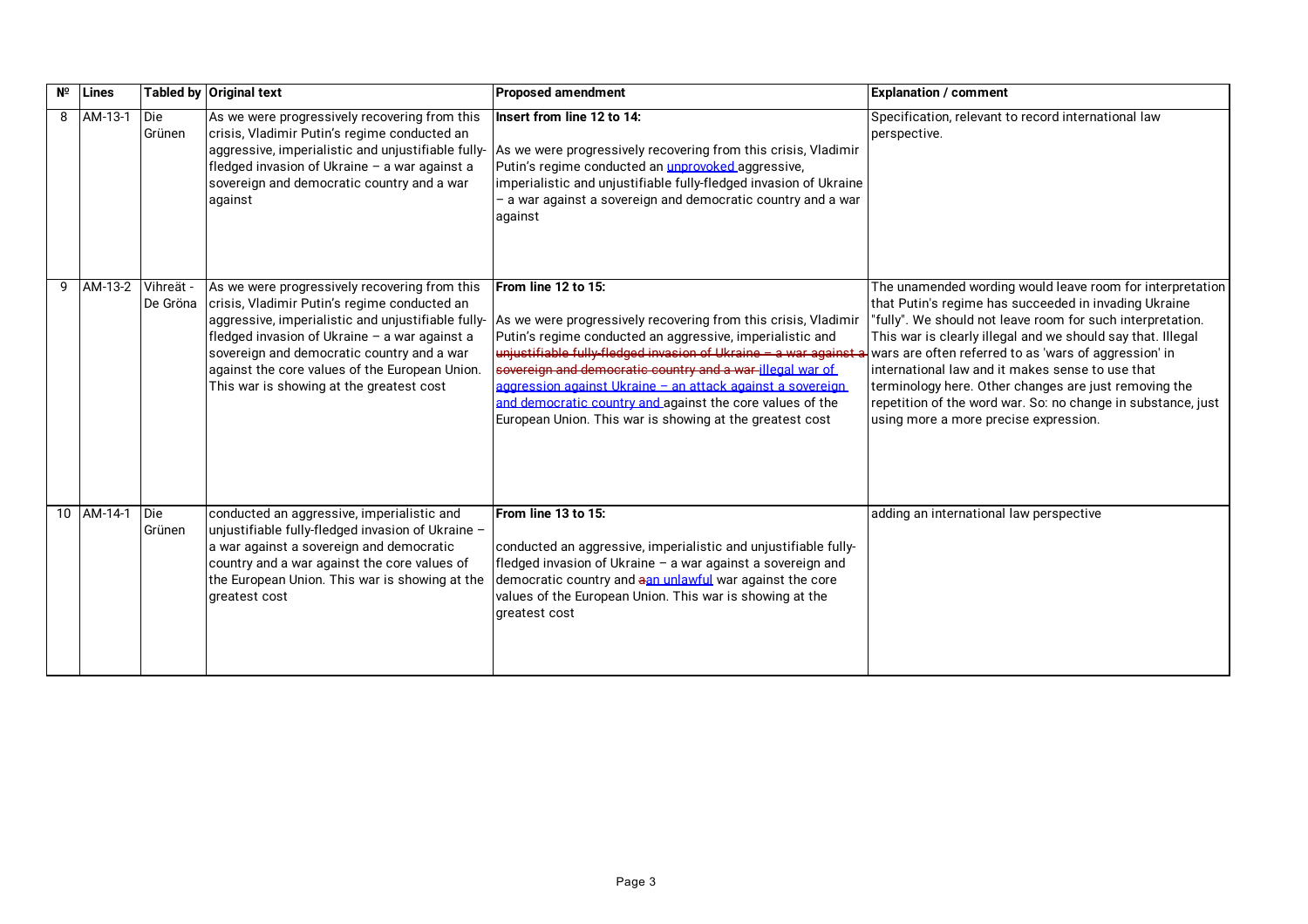| Nº. | Lines      |                                        | Tabled by Original text                                                                                                                                                                                                                                             | <b>Proposed amendment</b>                                                                                                                                                                                                                                                                                                                             | <b>Explanation / comment</b>                        |
|-----|------------|----------------------------------------|---------------------------------------------------------------------------------------------------------------------------------------------------------------------------------------------------------------------------------------------------------------------|-------------------------------------------------------------------------------------------------------------------------------------------------------------------------------------------------------------------------------------------------------------------------------------------------------------------------------------------------------|-----------------------------------------------------|
|     | AM-16-1    | in the                                 | Greens/E the core values of the European Union. This war <b>Insert from line 15 to 17:</b><br>FA Group is showing at the greatest cost the need for a<br>European independence, energy transition and a more<br>Parliame united European Union on the global stage. | Common Foreign and Defence Policy, fossil fuel the core values of the European Union. This war is showing at<br>the greatest cost the need for a more effective Common<br>Foreign and Defence Policy, fossil fuel independence, energy<br>transition and a more united European Union on the global<br>stage.                                         | We already have a common Foreign and Defence policy |
|     | 12 AM-16-2 | Partido<br>Ecologist<br>a Os<br>Verdes | the core values of the European Union. This war From line 15 to 18:<br>is showing at the greatest cost the need for a<br>independence, energy transition and a more<br>united European Union on the global stage.                                                   | Common Foreign and Defence Policy, fossil fuel the core values of the European Union. This war is showing at<br>the greatest cost the need for <del>a Common Foreign and Defence-</del><br>Policy, fossil fuel and other energy sources independence,<br>energy transition, food sovereignty and a more united European<br>Union on the global stage. |                                                     |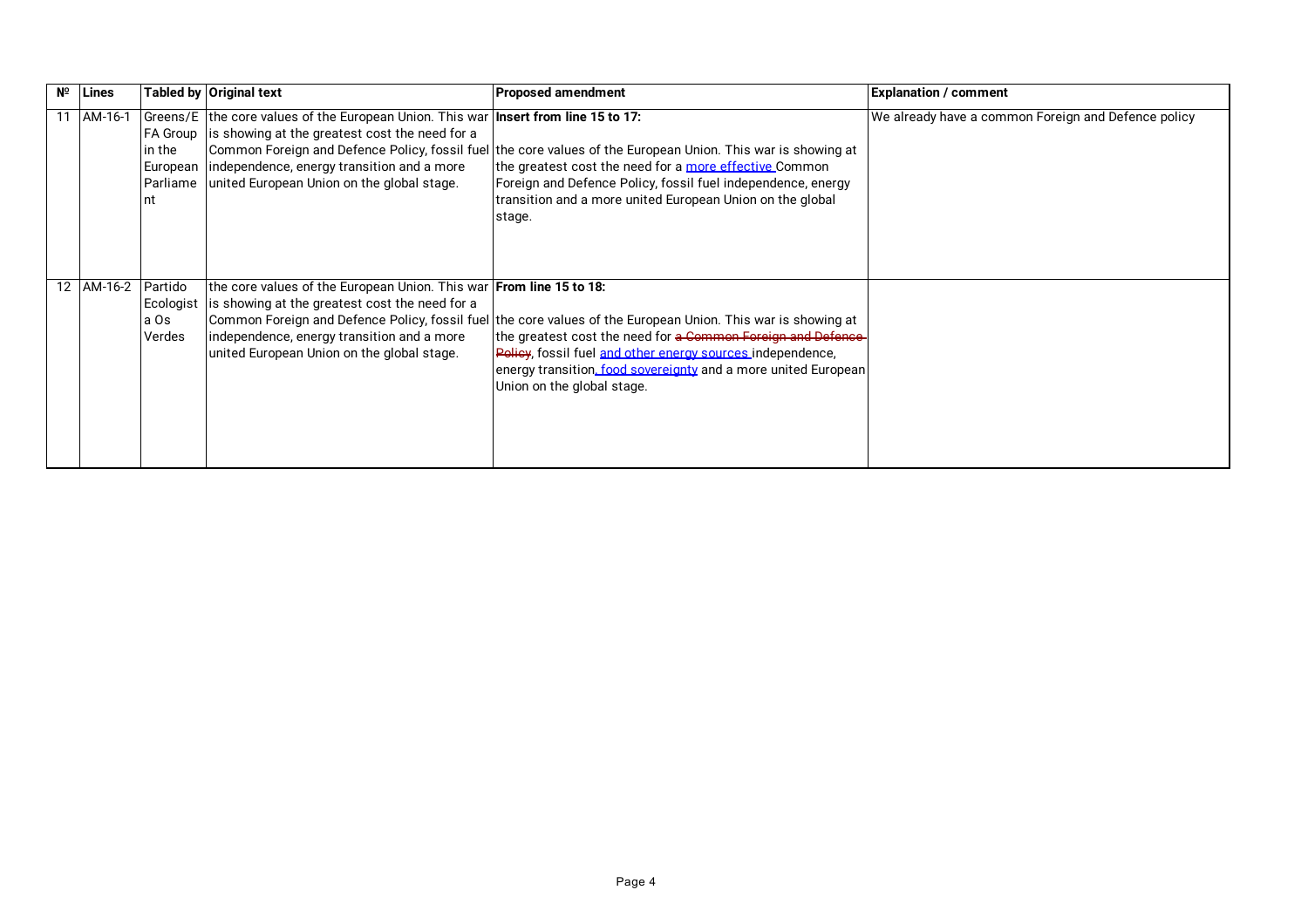| Nº | Lines      |                                    | <b>Tabled by Original text</b>                                                                                                                                                                                                                             | <b>Proposed amendment</b>                                                                                                                                                                                                                                                                                                                                                                                                                                                            | <b>Explanation / comment</b>                                |
|----|------------|------------------------------------|------------------------------------------------------------------------------------------------------------------------------------------------------------------------------------------------------------------------------------------------------------|--------------------------------------------------------------------------------------------------------------------------------------------------------------------------------------------------------------------------------------------------------------------------------------------------------------------------------------------------------------------------------------------------------------------------------------------------------------------------------------|-------------------------------------------------------------|
|    | 13 AM-17-1 | <b>Bündnis</b><br>90/Die<br>Grünen | the need for a Common Foreign and Defence<br>Policy, fossil fuel independence, energy<br>the global stage.                                                                                                                                                 | Insert from line 16 to 18:<br>transition and a more united European Union on the need for a Common Foreign and Defence Policy, fossil fuel<br>independence, energy transition and a more united and<br>stronger European Union on the global stage.                                                                                                                                                                                                                                  |                                                             |
|    |            |                                    | European Union. This powerful choice, that<br>Ukrainians have repeatedly expressed, reminds<br>us of what the European project is, how much<br>the values on which it has been built matter,<br>and how these need to be defended and<br>reinforced daily. | Insert from line 23 to 26:<br>European Union. This powerful choice, that Ukrainians have<br>repeatedly expressed, reminds us of what the European project<br>is, how much the values and principles on which it has been<br>built matter, and how these need to be defended and<br>reinforced daily. In today's fast-changing geopolitical<br>environment the EU needs to become strategically more<br>aunotnous to lower dependencies and defend EU citizens<br>interests alobally. |                                                             |
|    | 14 AM-28-1 | Groen                              | It reminds us why it is so important that the EU<br>becomes stronger, more efficient, more united.                                                                                                                                                         | Delete from line 26 to 28:<br>It reminds us why it is so important that the EU becomes<br>etronger, more efficient, more united.                                                                                                                                                                                                                                                                                                                                                     | It is not clear what exactly is meant by 'stronger'.        |
|    | 15 AM-46-1 | Miljöparti<br>et de<br>gröna       | We welcome the conclusions of the Conference<br>on the Future of Europe and the clear ambition<br>that citizens have shown to move Europe<br>towards a green, social                                                                                       | From line 44 to 46:<br>We welcome thedo in general welcomethe conclusions of the<br>Conference on the Future of Europe and the clear ambition<br>that citizens have shown to move Europe towards a green,<br>social                                                                                                                                                                                                                                                                  | We welcome the conclusions in general, but not all of them. |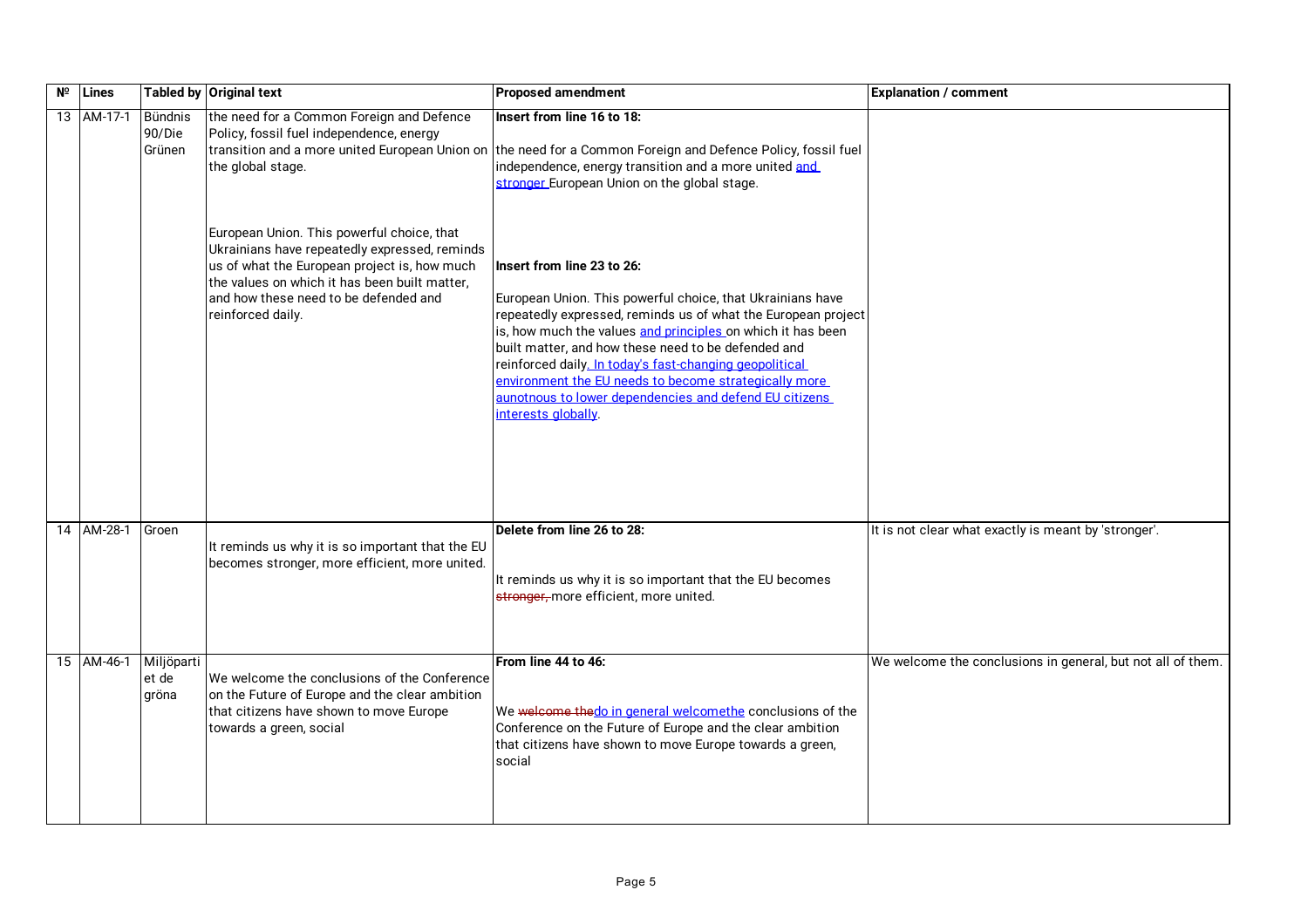| Nº | Lines          |                                        | <b>Tabled by Original text</b>                                                                                                                                                                                                     | <b>Proposed amendment</b>                                                                                                                                                                                                                                                                         | <b>Explanation / comment</b>                                                                                                                                                                                                                                                                                                                            |
|----|----------------|----------------------------------------|------------------------------------------------------------------------------------------------------------------------------------------------------------------------------------------------------------------------------------|---------------------------------------------------------------------------------------------------------------------------------------------------------------------------------------------------------------------------------------------------------------------------------------------------|---------------------------------------------------------------------------------------------------------------------------------------------------------------------------------------------------------------------------------------------------------------------------------------------------------------------------------------------------------|
|    | 16 AM-55-1     | Partido<br>Ecologist<br>a Os<br>Verdes | Democratic changes like the end of unanimity,<br>i.e. the abolition of vetoes, the introduction of<br>transnational lists, the strengthening of<br>transparency in decision-making, and a broader<br>right of access to            | Delete from line 54 to 56:<br>Democratic changes like the end of unanimity, i.e. the-<br>abolition of vetoes, the introduction of transnational lists, the<br>strengthening of transparency in decision-making, and a<br>broader right of access to                                               |                                                                                                                                                                                                                                                                                                                                                         |
|    | 17 AM-55-2     | Vihreät -<br>De Gröna                  | Democratic changes like the end of unanimity,<br>i.e. the abolition of vetoes, the introduction of<br>transnational lists, the strengthening of                                                                                    | From line 54 to 55:<br>Democrational roducing democratic changes like the end of<br>unanimity, i.e. the abolition of vetoes, the introduction of<br>transnational lists, the strengthening of                                                                                                     | Almost half of the points in the list start with a verb. This is<br>just to make them uniform and this way the text flows<br>better.                                                                                                                                                                                                                    |
|    | 18 AM-56-1     | et de<br>gröna                         | Miljöparti Democratic changes like the end of unanimity,<br>i.e. the abolition of vetoes, the introduction of<br>transnational lists, the strengthening of<br>transparency in decision-making, and a broader<br>right of access to | Delete from line 54 to 56:<br>Democratic changes like the end of unanimity, i.e. the<br>abolition of vetoes, the introduction of transnational lists, the<br>strengthening of transparency in decision-making, and a<br>broader right of access to                                                | We see the introduction of transnational lists of moving the<br>choice of candidates further from citizens, instead of<br>closer. To the extent that the election platform the<br>transnational candidates are to campaign on differes from<br>the national platforms, it can create confusion on the part of<br>voters as to what they are voting for. |
|    | 19 AM-56-2 EGP | e                                      | Democratic changes like the end of unanimity,<br>Committe i.e. the abolition of vetoes, the introduction of<br>transnational lists, the strengthening of<br>transparency in decision-making, and a broader<br>right of access to   | Insert from line 54 to 56:<br>Democratic changes like the end of unanimity, i.e. the<br>abolition of vetoes, right of legislative initiative for the EP, the<br>introduction of transnational lists, the strengthening of<br>transparency in decision-making, and a broader right of access<br>to | reflecting the most recent debates and developments                                                                                                                                                                                                                                                                                                     |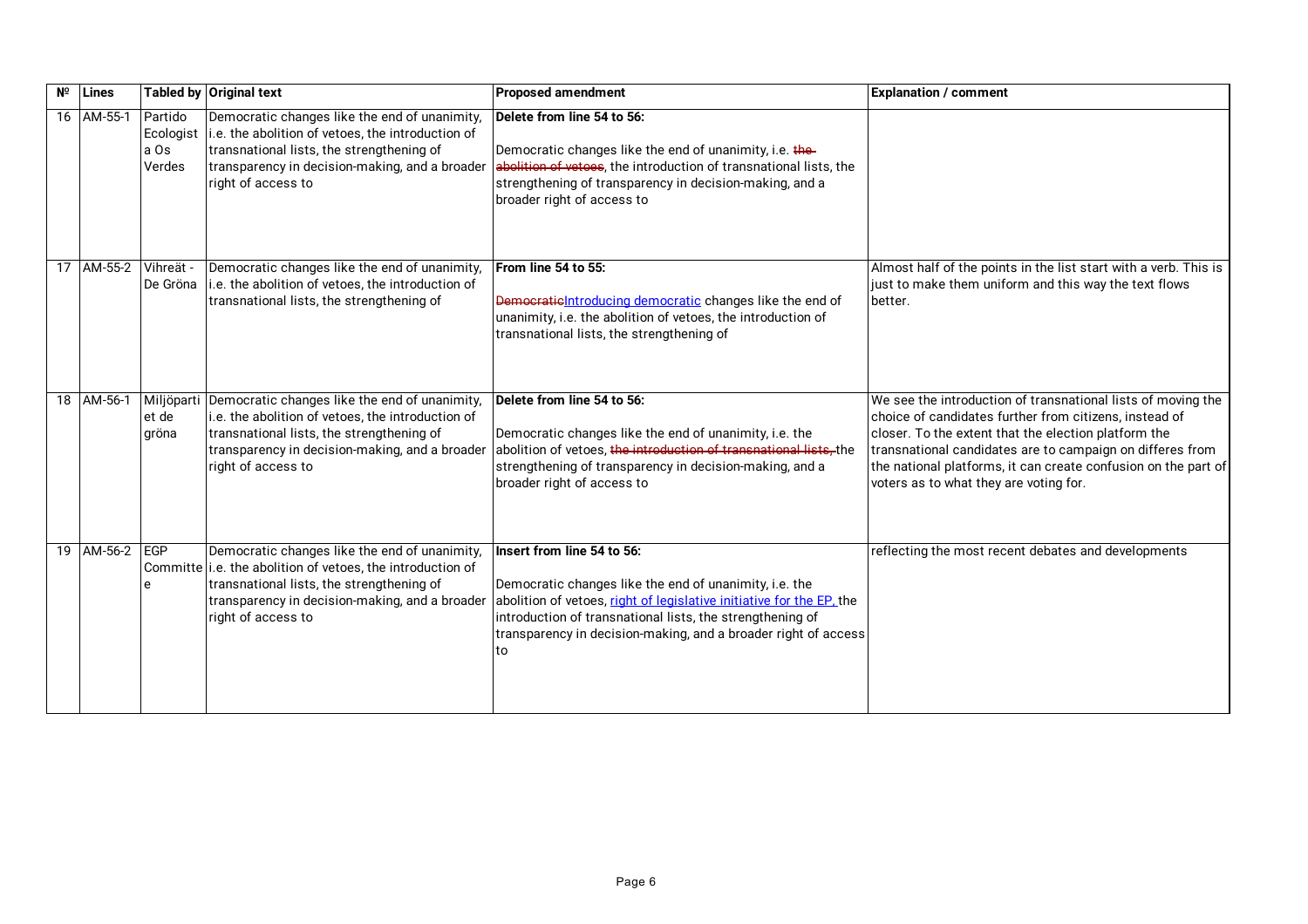| $N^{\circ}$ | Lines                |                              | Tabled by Original text                                                                                                                                                        | <b>Proposed amendment</b>                                                                                                                                                                                                                                                                                                                    | <b>Explanation / comment</b>                                                                                                                                                                                                                                                                                                                                                                                                                                                                                                                    |
|-------------|----------------------|------------------------------|--------------------------------------------------------------------------------------------------------------------------------------------------------------------------------|----------------------------------------------------------------------------------------------------------------------------------------------------------------------------------------------------------------------------------------------------------------------------------------------------------------------------------------------|-------------------------------------------------------------------------------------------------------------------------------------------------------------------------------------------------------------------------------------------------------------------------------------------------------------------------------------------------------------------------------------------------------------------------------------------------------------------------------------------------------------------------------------------------|
|             | 20 AM-58-1           | et de<br>gröna               | Miljöparti transparency in decision-making, and a broader<br>right of access to documents, in particular in<br>Council:                                                        | Insert from line 56 to 57:<br>transparency in decision-making, and a broader right of access decisions. The Århus Directive gives environmental civil<br>to documents, in particular in Council; in addition to the right<br>to take legal action against Council decisions that violate EU<br>law, in accordance with the Århus Convention: | The EU as such has signed on the the Arhus Convention,<br>which includes the right to legal acces for environmental<br>society organisations the right to appeal environmental<br>decisions to court, and the ECJ enforces this on the national<br>level. However, there is no corresponding right to appeal<br>Council decisions, e.g. on fisheries quotas in violation of the<br>CFP. Note: We have not yet double-checked to see if this is<br>included in the CoFoE proposals. Further, it could instead be<br>added at the end of line 73. |
|             | 21 AM-59-1           | Miljöparti<br>et de<br>gröna | Independence from oil and gas imports by<br>replacing them with renewable energies by<br>Speeding up the green transition, in particular<br>through more European investments; | From line 58 to 60:<br>Independence from gas and oil and gasnuclear related imports even increase this dependence by replacing fossil fuels with<br>by replacing them with renewable energies renewables by<br>Speeding up the green transition, in particular through more<br>European investments;                                         | It is important to break nuclear dependence on Russia and<br>China. There is a risk that some countries will choose to<br>nuclear power. Note: We have not yet double-checked to see<br>if this is included in the CoFoE proposals.                                                                                                                                                                                                                                                                                                             |
|             | 22 AM-59-2 Vihreät - | De Gröna                     | Independence from oil and gas imports by<br>replacing them with renewable energies by<br>Speeding up the green transition, in particular<br>through more European investments; | From line 58 to 60:<br>Independence Accomplishing independence from oil and gas<br>imports by replacing them with renewable energies by<br>Sspeeding up the green transition, in particular through more<br>European investments;                                                                                                            | Almost half of the points in the list start with a verb. This<br>amendment is just to make the points uniform. This way<br>the text flows better.                                                                                                                                                                                                                                                                                                                                                                                               |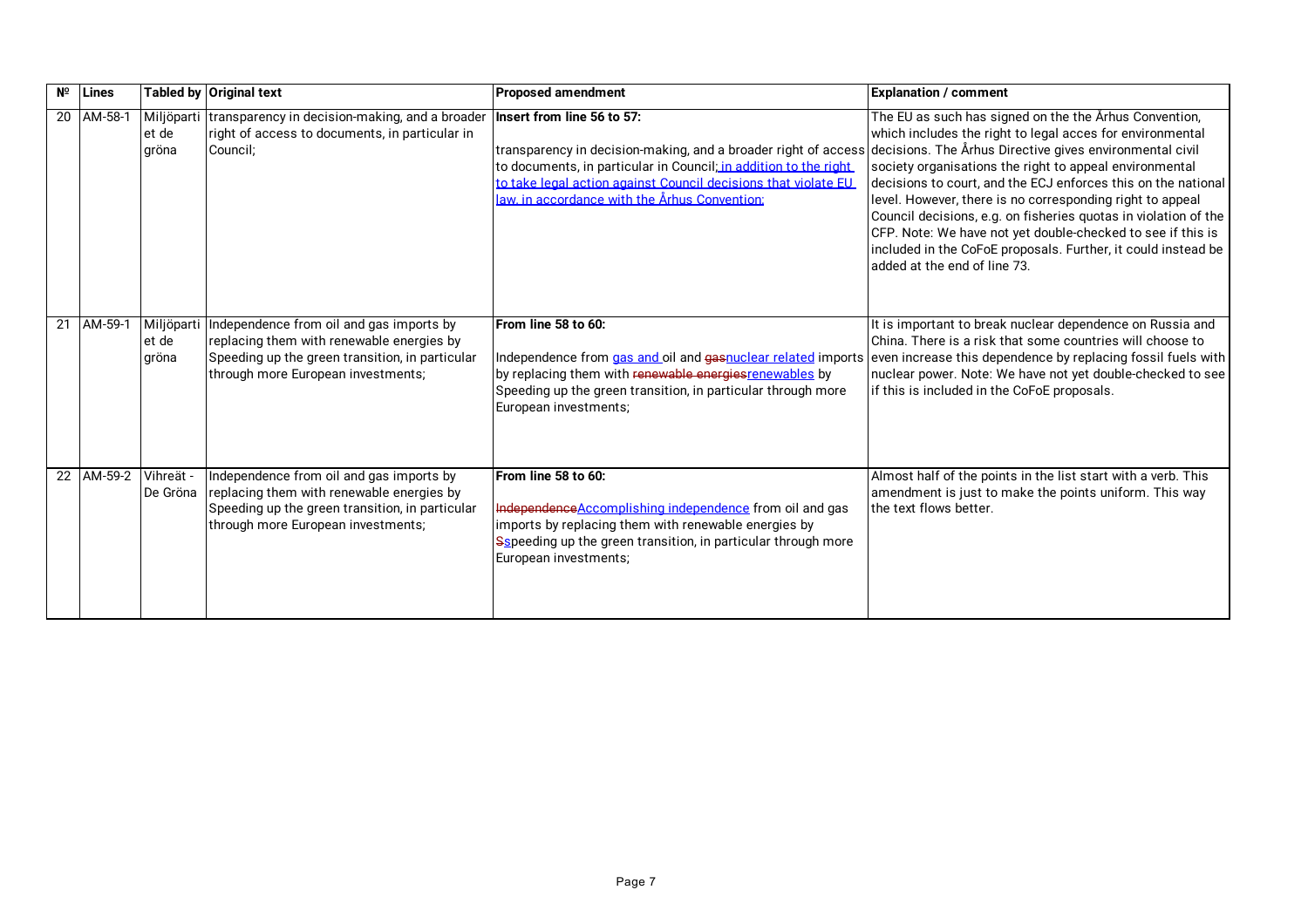| Nº | <b>Lines</b> |                                    | Tabled by Original text                                                                                                                                                        | <b>Proposed amendment</b>                                                                                                                                                                                                                                                                                                                                                                                                                                                                                                                                                                                                                                                                                                                  | <b>Explanation / comment</b>                                                                                                                      |
|----|--------------|------------------------------------|--------------------------------------------------------------------------------------------------------------------------------------------------------------------------------|--------------------------------------------------------------------------------------------------------------------------------------------------------------------------------------------------------------------------------------------------------------------------------------------------------------------------------------------------------------------------------------------------------------------------------------------------------------------------------------------------------------------------------------------------------------------------------------------------------------------------------------------------------------------------------------------------------------------------------------------|---------------------------------------------------------------------------------------------------------------------------------------------------|
| 23 | AM-61-1      | <b>Bündnis</b><br>90/Die<br>Grünen | European investments;                                                                                                                                                          | Insert after line 60:<br>Reform of the European fiscal rules, which are the baseline for<br>the livelihood of millions of European citizens, and a<br>functioning and prosperous economy. The stability and growth<br>pact must function for all countries and provide the necessary<br>.<br>tools and means to invest in decarbonization, digitalization.<br>good labour, an affordable health system, security and clean<br>energy systems, etc.<br>Our common European fiscal and economic framework must<br>work for the people and be democratic. Modernizing our fiscal<br>rules is also a necessity to strengthen European souvereignty.<br>and the ability to act and to further strengthen the<br>international role of the euro. |                                                                                                                                                   |
|    | 24 AM-62-1   | Vihreät -<br>De Gröna              | Right to affordable energy, to access to the<br>internet, to minimum social standards,<br>including minimum pensions, access to social<br>housing when                         | From line 61 to 62:<br>RightGuaranteeing the right to affordable energy, to access to<br>the internet, to minimum social standards, including minimum<br>pensions, access to social housing when                                                                                                                                                                                                                                                                                                                                                                                                                                                                                                                                           | Almost half of the points in the list start with a verb. This<br>amendment is just to make the points uniform. This way<br>the text flows better. |
|    | 25 AM-69-1   | Vihreät -<br>De Gröna              | Guaranteeing that large companies should be<br>taxed properly, tax havens in the EU should be<br>abolished;                                                                    | Insert from line 68 to 69:<br>Guaranteeing that large companies should be taxed properly,<br>and striving towards that tax havens in the EU should be<br>abolished;                                                                                                                                                                                                                                                                                                                                                                                                                                                                                                                                                                        | The sentences did not flow well together and the second<br>sentence seemed to be missing a part of it?                                            |
|    | 26 AM-70-1   | Vihreät -<br>De Gröna              | the EU should be abolished; The Rule of Law<br>should be protected more effectively, including<br>by making the EU Charter of Fundamental<br>Rights universally applicable and | From line 69 to 71:<br>Securing the more effective protection of The Rule of Law<br>should be protected more effectively, including by making the<br>EU Charter of Fundamental Rights universally applicable and                                                                                                                                                                                                                                                                                                                                                                                                                                                                                                                           | Almost half of the points in the list start with a verb. This<br>amendment is just to make the points uniform. This way<br>the text flows better. |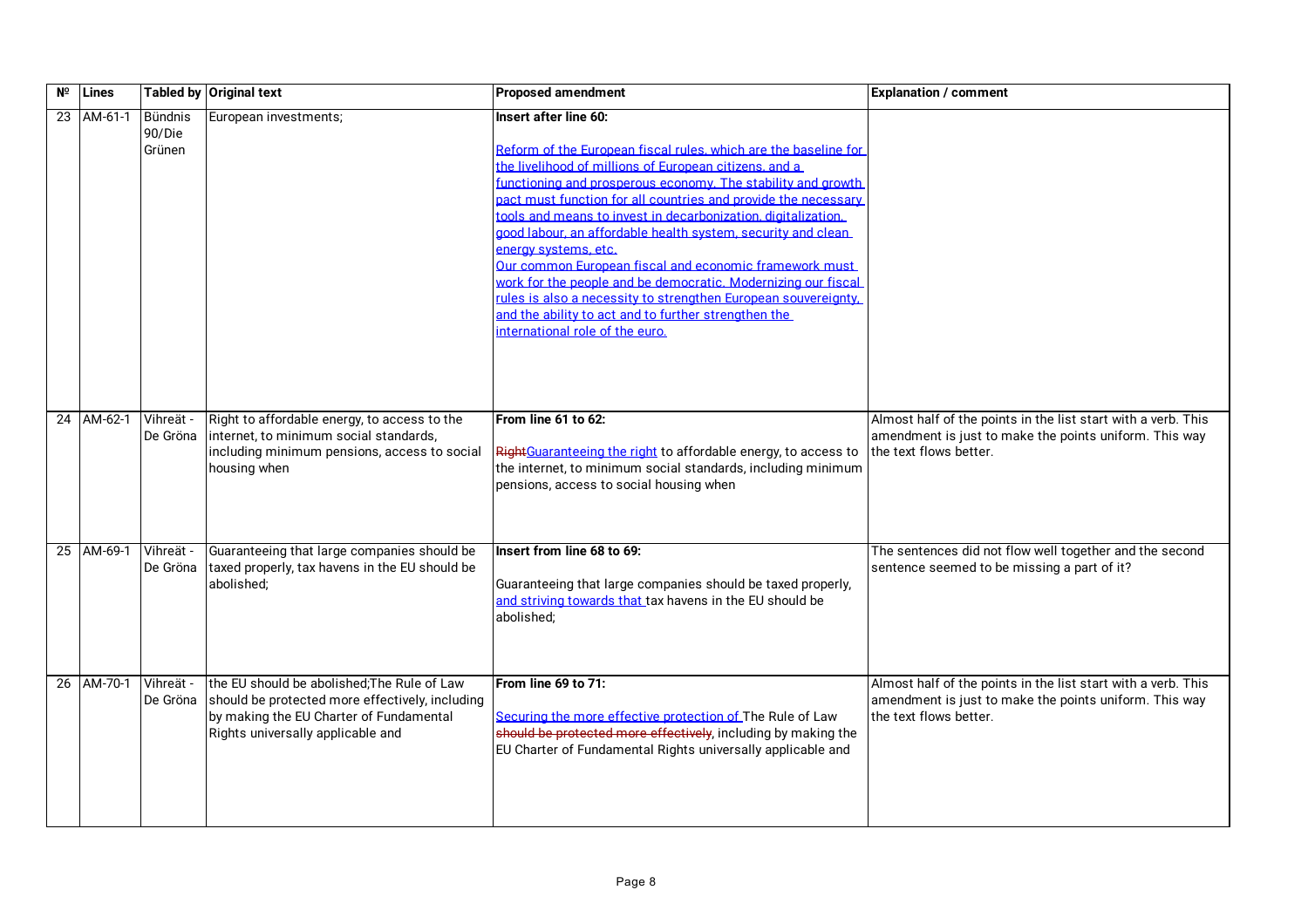| $N^{\circ}$ Lines |                                                                      | Tabled by Original text                                                                                                                                                                                                                               | <b>Proposed amendment</b>                                                                                                                                                                                                                                                                                                                                                                                                                                                                             | <b>Explanation / comment</b>                                                                                                                                                                                                                                           |
|-------------------|----------------------------------------------------------------------|-------------------------------------------------------------------------------------------------------------------------------------------------------------------------------------------------------------------------------------------------------|-------------------------------------------------------------------------------------------------------------------------------------------------------------------------------------------------------------------------------------------------------------------------------------------------------------------------------------------------------------------------------------------------------------------------------------------------------------------------------------------------------|------------------------------------------------------------------------------------------------------------------------------------------------------------------------------------------------------------------------------------------------------------------------|
| 27 AM-73-1        | Vihreät -<br>De Gröna                                                | enforceable;European Trade agreements with<br>third countries should be in line with the Paris<br>Agreement and address serious human rights<br>issues. Trade should                                                                                  | From line 72 to 74:<br>Making sure that European Trade agreements with third<br>countries should beare in line with the Paris Agreement and<br>address serious human rights issues. Trade should                                                                                                                                                                                                                                                                                                      | Almost half of the points in the list start with a verb. This<br>amendment is just to make the points uniform. This way<br>the text flows better.                                                                                                                      |
| 28 AM-80-1        | Europe<br>Ecologie -<br>Les Verts                                    | created innovative tools for citizens'<br>participation and for inclusive deliberation. It<br>has demonstrated that building more<br>democratic and accountable institutions<br>requires the introduction of new instruments<br>for the participation | From line 78 to 80:<br>created innovative tools for citizens' participation and for<br>inclusive deliberation. It has demonstrated that building more<br>democratic-and, accountable and effective institutions<br>requires the introduction of new instruments for the<br>participation                                                                                                                                                                                                              | It is important to highlight that participation plays a key role<br>in producing successful solutions to common challenges.<br>Not only is the decision-making process more open, but the<br>practical results are better than when EU officials work in<br>isolation. |
| 29 AM-83-1        | n of<br>Young<br>European<br>Greens                                  | Federatio of citizens in EU decision-making.<br>As the Conference on the Future of Europe<br>nears its end, the European Greens:                                                                                                                      | Insert from line 81 to 83:<br>of citizens in EU decision-making.<br>We welcome the Conference's efforts to engage young people<br>directly in its activities. However, it is important this input is<br>not forgotten. Youth engagement must not be a superficial act<br>or void of political power but rather the EU must continue to<br>engage voung people directly into its democratic processes<br>and held accountable to this. Young people are not the "next<br>deneration" but are here now. | The CoFoE had a heavy emphaisis on youth involvement, but<br>the Euroepan Greens must commit to seeing that it is not<br>youth-washing                                                                                                                                 |
| 30 AM-84-1        | Greens/E<br><b>FA Group</b><br>in the<br>European<br>Parliame<br>Int | As the Conference on the Future of Europe<br>nears its end, the European Greens:                                                                                                                                                                      | From line 82 to 83:<br>As the Conference on the Future of Europe nearsconcluded its<br>endwork, the European Greens:                                                                                                                                                                                                                                                                                                                                                                                  |                                                                                                                                                                                                                                                                        |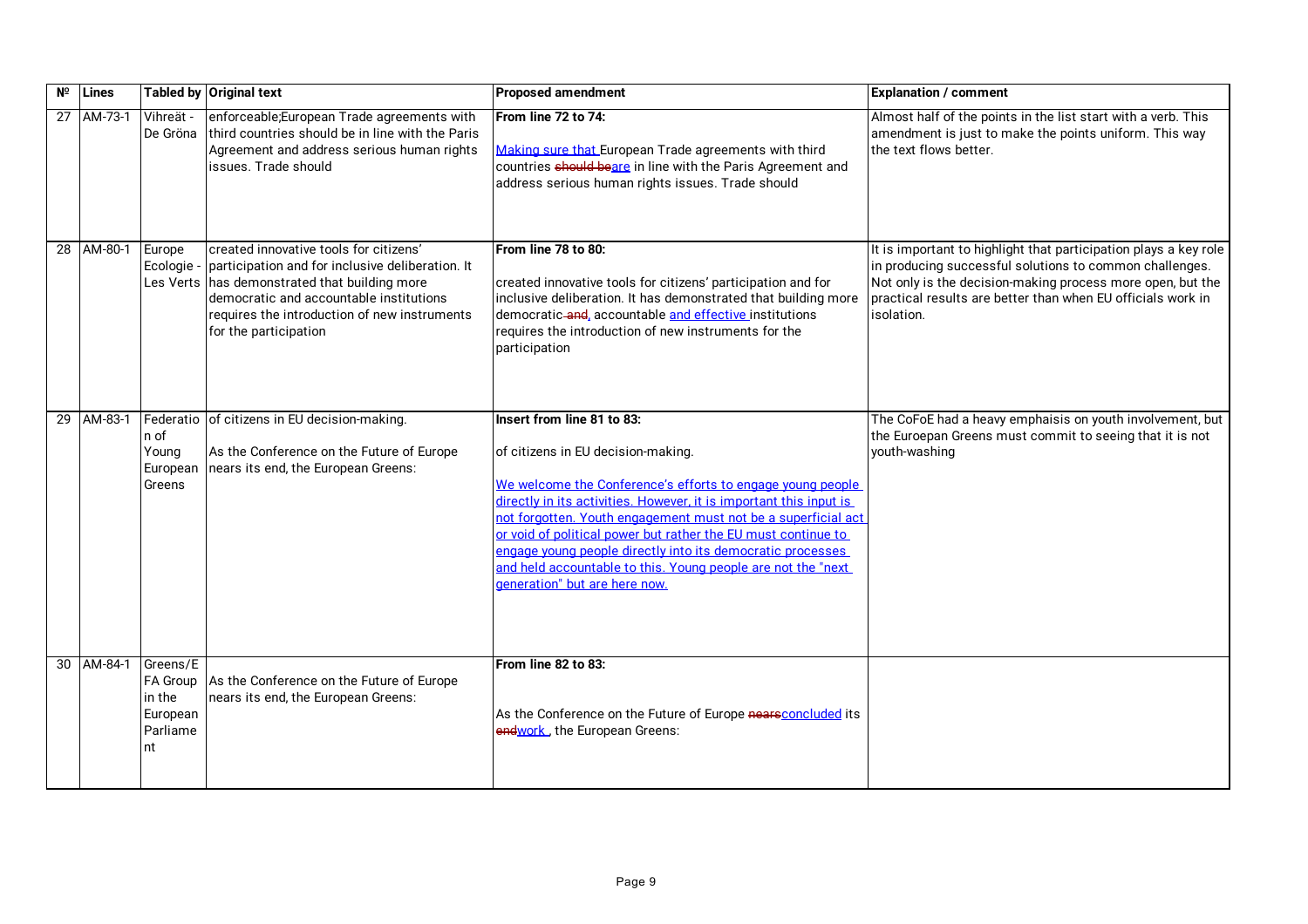| Nº | Lines      |                                                              | <b>Tabled by Original text</b>                                                                                                                                                                                                                                     | <b>Proposed amendment</b>                                                                                                                                                                                                                                                                               | <b>Explanation / comment</b>                                                                                  |
|----|------------|--------------------------------------------------------------|--------------------------------------------------------------------------------------------------------------------------------------------------------------------------------------------------------------------------------------------------------------------|---------------------------------------------------------------------------------------------------------------------------------------------------------------------------------------------------------------------------------------------------------------------------------------------------------|---------------------------------------------------------------------------------------------------------------|
|    | 31 AM-84-2 | <b>EGP</b>                                                   | Committe As the Conference on the Future of Europe<br>nears its end, the European Greens:                                                                                                                                                                          | From line 82 to 83:<br>As the Conference on the Future of Europe nearsconcluded its<br>endwork, the European Greens:                                                                                                                                                                                    | reflecting the latest developments                                                                            |
|    | 32 AM-86-1 | et de<br>gröna                                               | Miljöparti Call on all responsible institutions, including<br>national governments, to deliver by following up                                                                                                                                                     | Delete from line 84 to 85:<br>on the clear demands posed by the Conference. Call on all responsible institutions, including national<br>governments, to deliver by following up on the-clear demands<br>posed by the Conference.                                                                        | We do not support implementing all demands.                                                                   |
|    | 33 AM-87-1 | Miljöparti<br>et de<br>gröna                                 | Call on all relevant actors to approve the reform Delete from line 86 to 89:<br>of the European electoral law and fully<br>implement it in time to establish a<br>transnational constituency and draw up<br>transnational lists in the 2024 European<br>elections. | Call on all relevant actors to approve the reform of the-<br>European electoral law and fully implement it in time to-<br>establish a transnational constituency and draw up-<br>transnational lists in the 2024 European elections.                                                                    | We oppose transnational lists as moving decision-making<br>further from the control and scrutiny of citizens. |
|    | 34 AM-89-1 | Greens/E<br>FA Group<br>in the<br>European<br>Parliame<br>nt | electoral law and fully implement it in time to<br>establish a transnational constituency and<br>draw up transnational lists in the 2024<br>European elections.                                                                                                    | Insert from line 87 to 89:<br>electoral law and fully implement it in time to establish a<br>transnational constituency and draw up transnational and<br>gender-balanced lists in the 2024 European elections.                                                                                          |                                                                                                               |
|    | 35 AM-90-1 | Europa<br>Verde -<br>Verdi                                   | elections.                                                                                                                                                                                                                                                         | Insert after line 89:<br>Call on for regular conferences on the future of Europe to<br>systematically involve European citizens in policy decisions at<br>the European level. The frequency and regularity of these<br>conferences must be established and decided in a clear and<br>repetitive manner. |                                                                                                               |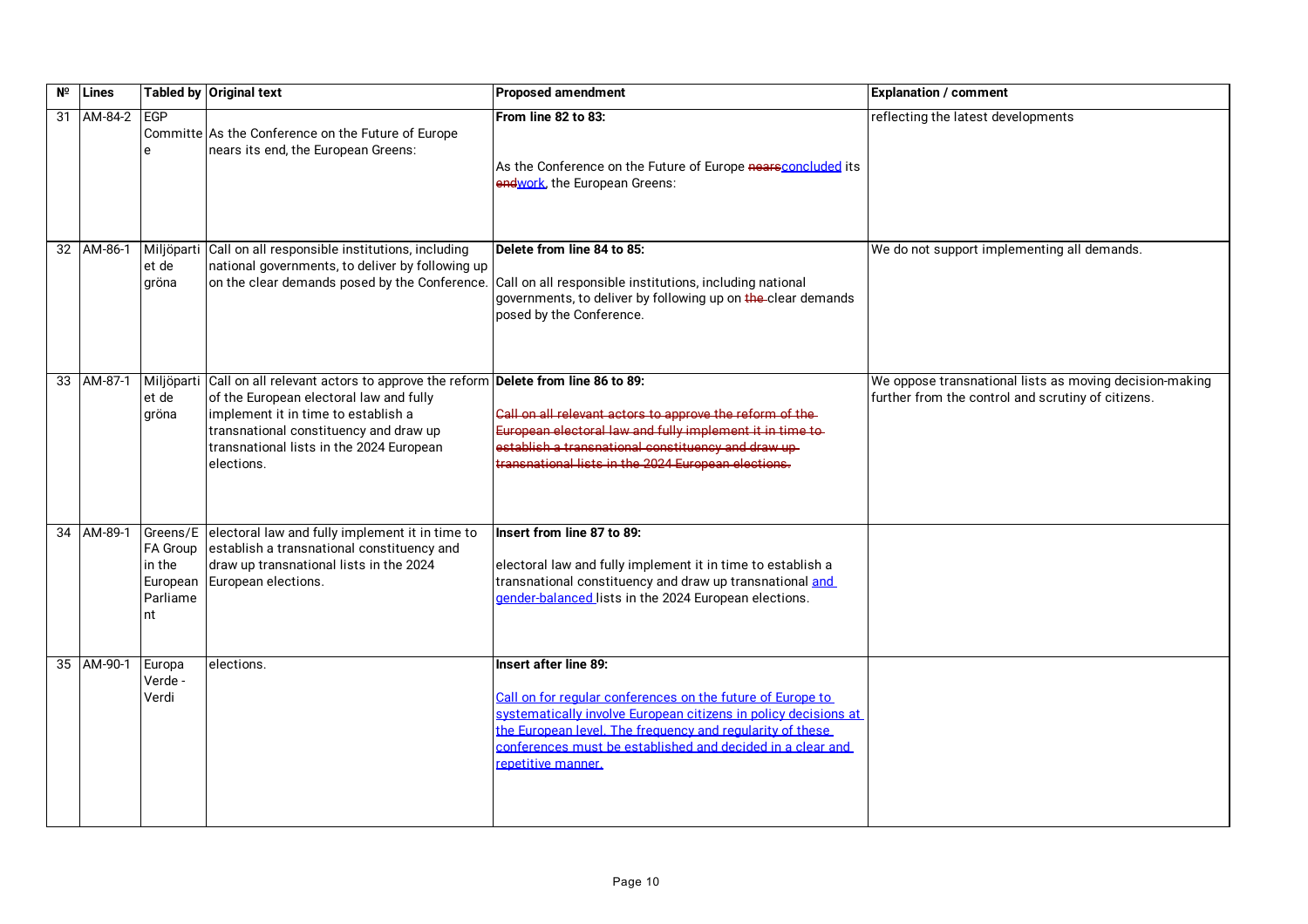| N <sup>o</sup> | Lines              |                              | <b>Tabled by Original text</b>                                                                                                                                                                                                             | <b>Proposed amendment</b>                                                                                                                                                                                                                                                                                                       | <b>Explanation / comment</b>                                                                                                                                                       |
|----------------|--------------------|------------------------------|--------------------------------------------------------------------------------------------------------------------------------------------------------------------------------------------------------------------------------------------|---------------------------------------------------------------------------------------------------------------------------------------------------------------------------------------------------------------------------------------------------------------------------------------------------------------------------------|------------------------------------------------------------------------------------------------------------------------------------------------------------------------------------|
|                | 36 AM-90-2         | Bündnis<br>90/Die<br>Grünen  | elections.                                                                                                                                                                                                                                 | Insert after line 89:<br>Call on all responsible institutions, especially national<br>aovernments, and on all relevant actors to make sure the<br>conference on the future of Europe will lead to a constituent<br>convention aiming to develop a federal European republic.<br>based on the Charter of the Fundamental rights. |                                                                                                                                                                                    |
|                | 37 AM-91-1 Die     | Grünen                       | As numerous demands require Treaty change<br>to be implemented, call on the European<br>Parliament to use Article 48 of the Treaty on<br>the European Union to start a Treaty change<br>procedure via a European Convention and call<br>on | From line 90 to 92:<br>As numerous demands require Treaty change to be-<br>implemented, call on the European Parliament<br>We welcome the European Parliament call to use Article 48 of<br>the Treaty on the European Union to start a Treaty change<br>procedure via a European Convention and call on                         | This text is not up-to-date, the EP has already spoken out in<br>favor of a Convention.                                                                                            |
|                | 38 AM-91-2 Bündnis | 90/Die<br>Grünen             | As numerous demands require Treaty change<br>to be implemented, call on the European<br>Parliament to use Article 48 of the Treaty on<br>the European Union                                                                                | Insert from line 90 to 91:<br>As numerous demands require Treaty change to be<br>implemented, call on EU Member States to support a Treaty<br>Change and call the European Parliament to use Article 48 of<br>the Treaty on the European Union                                                                                  |                                                                                                                                                                                    |
|                | 39 AM-95-1         | Miljöparti<br>et de<br>gröna | Commit to base our work in our common<br>manifesto for the 2024 European elections on<br>the demands formulated by the citizens in the<br>Conference on the Future of Europe.                                                              | Delete from line 94 to 96:<br>Commit to base our work in our common manifesto for the<br>2024 European elections on the demands formulated by the<br>eitizens in the Conference on the Future of Europe.                                                                                                                        | As we are opposed to some of the demands and not<br>convinced of the legitimacy of the process it is premature<br>Ito now commit to base our common manifesto on this<br>document. |